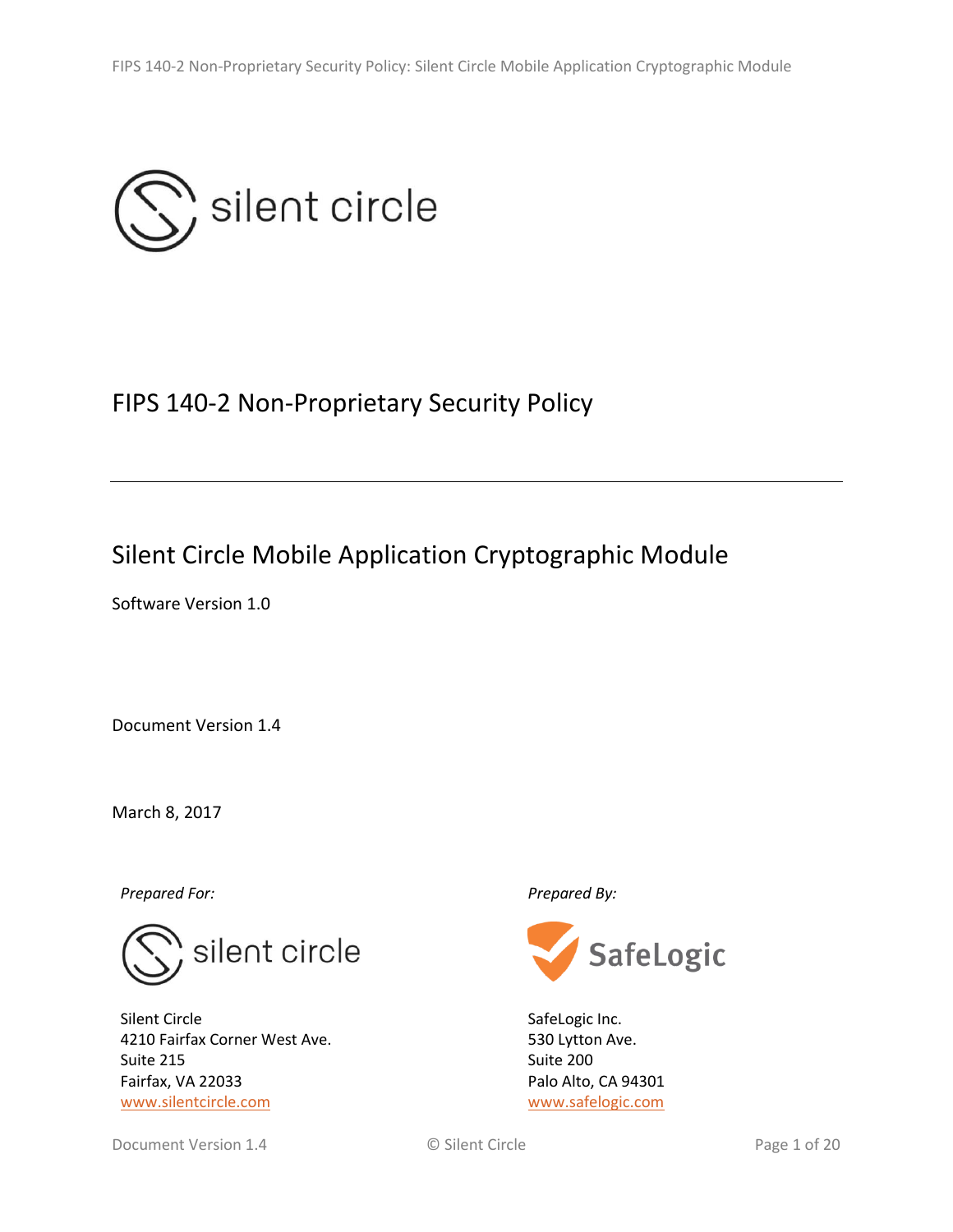## **Abstract**

This document provides a non-proprietary FIPS 140-2 Security Policy for Silent Circle Mobile Application Cryptographic Module.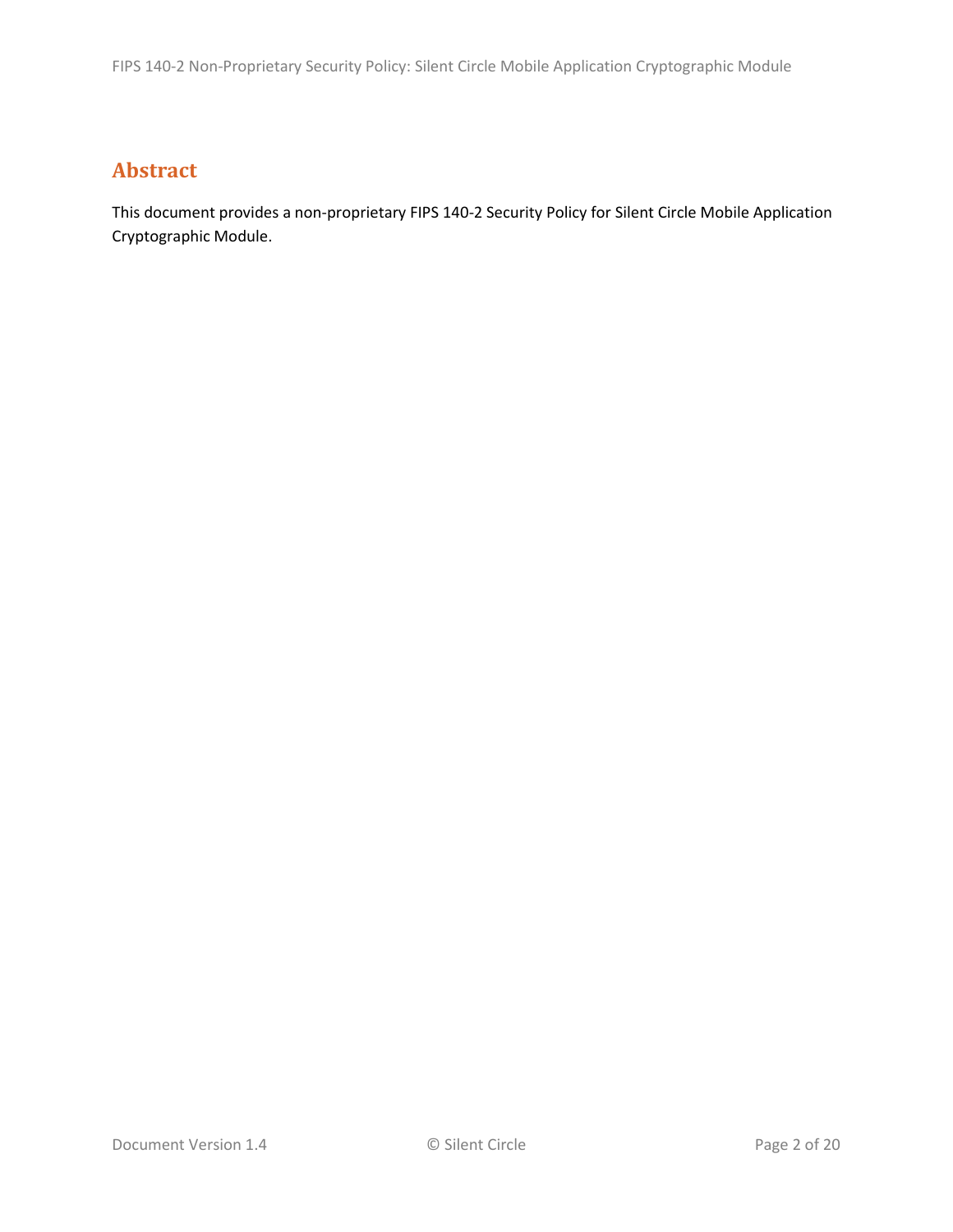## **Table of Contents**

| $\mathbf{1}$   |         |                                                                                                 |  |
|----------------|---------|-------------------------------------------------------------------------------------------------|--|
|                | 1.1     |                                                                                                 |  |
|                | 1.2     |                                                                                                 |  |
|                | 1.3     |                                                                                                 |  |
|                | 1.4     |                                                                                                 |  |
|                | 1.5     |                                                                                                 |  |
| $\overline{2}$ |         |                                                                                                 |  |
|                | 2.1     |                                                                                                 |  |
|                | 2.1.1   |                                                                                                 |  |
|                | 2.1.2   |                                                                                                 |  |
|                | 2.1.3   |                                                                                                 |  |
|                | 2.1.4   |                                                                                                 |  |
|                | 2.2     |                                                                                                 |  |
|                | 2.3     |                                                                                                 |  |
|                | 2.3.1   |                                                                                                 |  |
|                | 2.3.2   |                                                                                                 |  |
|                | 2.4     |                                                                                                 |  |
|                | $2.5\,$ |                                                                                                 |  |
|                | 2.6     |                                                                                                 |  |
|                | 2.6.1   |                                                                                                 |  |
|                | 2.6.2   | Key/Critical Security Parameter (CSP) Authorized Access and Use by Role and Service/Function 17 |  |
|                | 2.6.3   |                                                                                                 |  |
|                | 2.6.4   |                                                                                                 |  |
|                | 2.7     |                                                                                                 |  |
|                | 2.7.1   |                                                                                                 |  |
|                | 2.7.2   |                                                                                                 |  |
|                | 2.7.3   |                                                                                                 |  |
|                | 2.8     |                                                                                                 |  |
| 3              |         |                                                                                                 |  |
|                | 3.1     |                                                                                                 |  |
|                | 3.1.1   |                                                                                                 |  |
|                | 3.1.2   |                                                                                                 |  |
|                | 3.2     |                                                                                                 |  |
|                | 3.2.1   |                                                                                                 |  |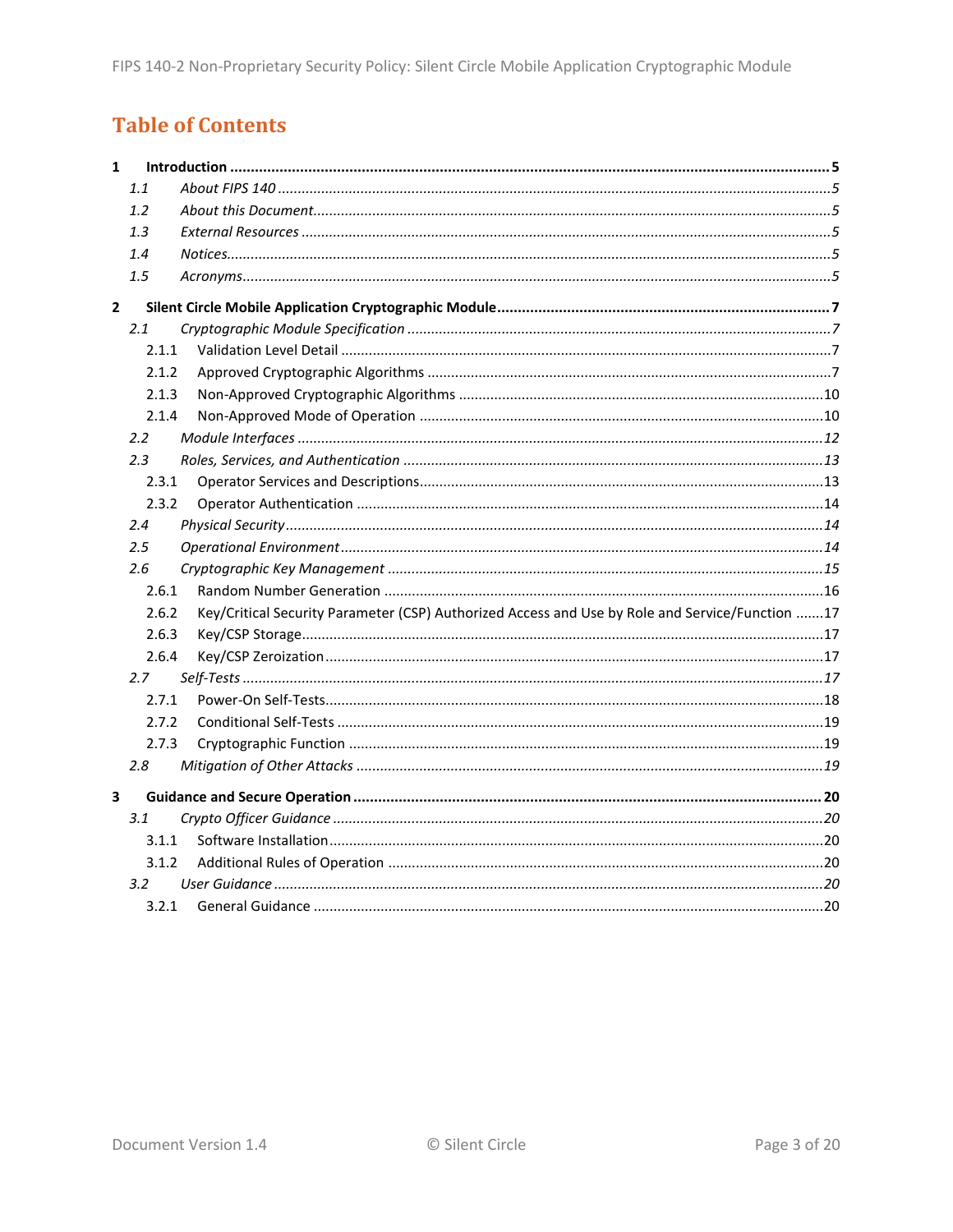## **List of Tables**

# **List of Figures**

|--|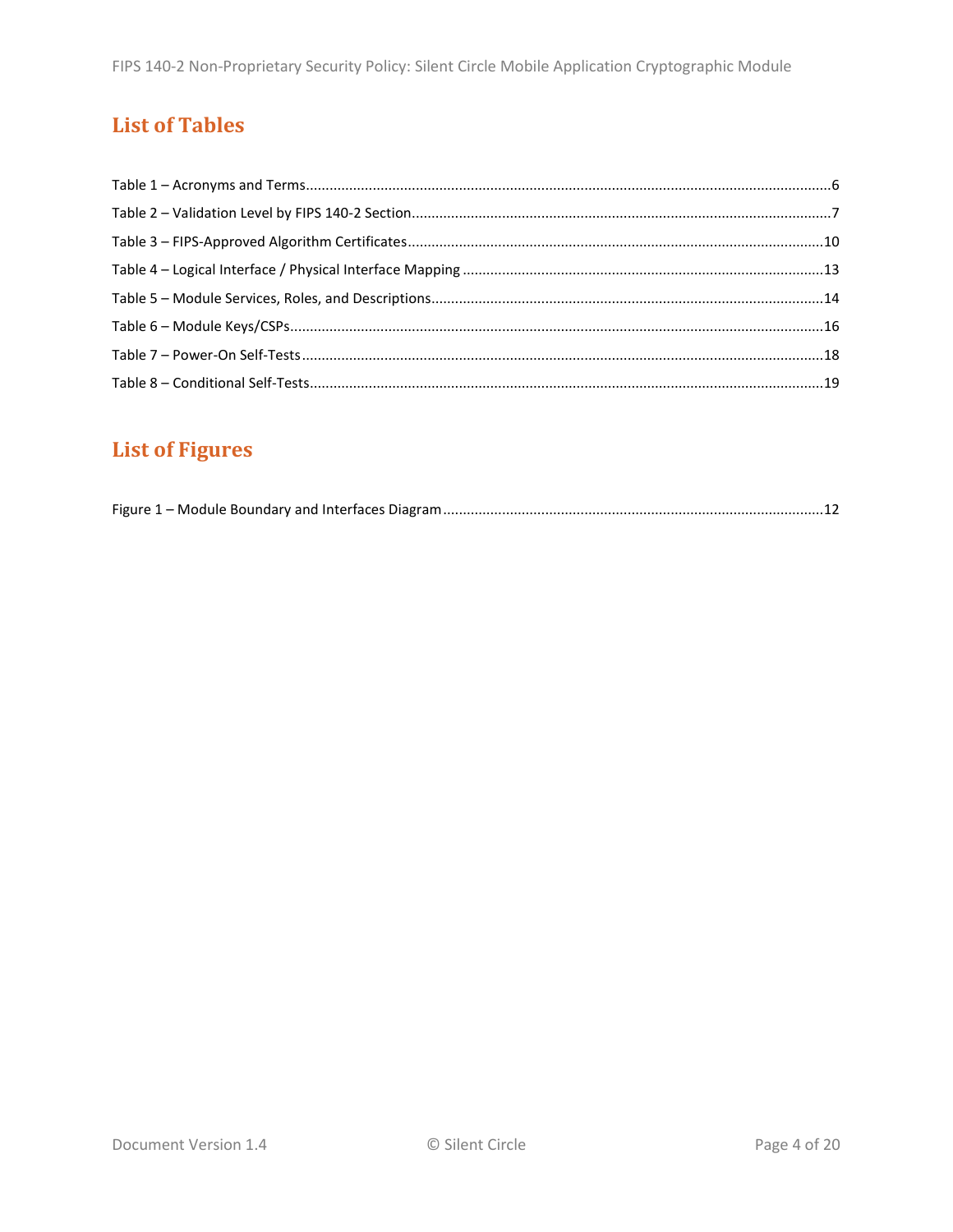## <span id="page-4-0"></span>**1 Introduction**

## <span id="page-4-1"></span>**1.1 About FIPS 140**

Federal Information Processing Standards Publication 140-2 — Security Requirements for Cryptographic Modules specifies requirements for cryptographic modules to be deployed in a Sensitive but Unclassified environment. The National Institute of Standards and Technology (NIST) and Communications Security Establishment Canada (CSEC) Cryptographic Module Validation Program (CMVP) run the FIPS 140-2 program. The NVLAP accredits independent testing labs to perform FIPS 140- 2 testing; the CMVP validates modules meeting FIPS 140-2 validation. *Validated* is the term given to a module that is documented and tested against the FIPS 140-2 criteria.

More information is available on the CMVP website at [http://csrc.nist.gov/groups/STM/cmvp/index.html.](http://csrc.nist.gov/groups/STM/cmvp/index.html)

### <span id="page-4-2"></span>**1.2 About this Document**

This non-proprietary Cryptographic Module Security Policy for the Mobile Application Cryptographic Module from Silent Circle provides an overview of the product and a high-level description of how it meets the security requirements of FIPS 140-2. This document contains details on the module's cryptographic keys and critical security parameters. This Security Policy concludes with instructions and guidance on running the module in a FIPS 140-2 mode of operation.

Silent Circle Mobile Application Cryptographic Module may also be referred to as the "module" in this document.

### <span id="page-4-3"></span>**1.3 External Resources**

The Silent Circle website [\(www.silentcircle.com\)](http://www.globoplc.com/) contains information on Silent Circle services and products. The Cryptographic Module Validation Program website contains links to the FIPS 140-2 certificate and Silent Circle contact information.

### <span id="page-4-4"></span>**1.4 Notices**

This document may be freely reproduced and distributed in its entirety without modification.

### <span id="page-4-5"></span>**1.5 Acronyms**

The following table defines acronyms found in this document: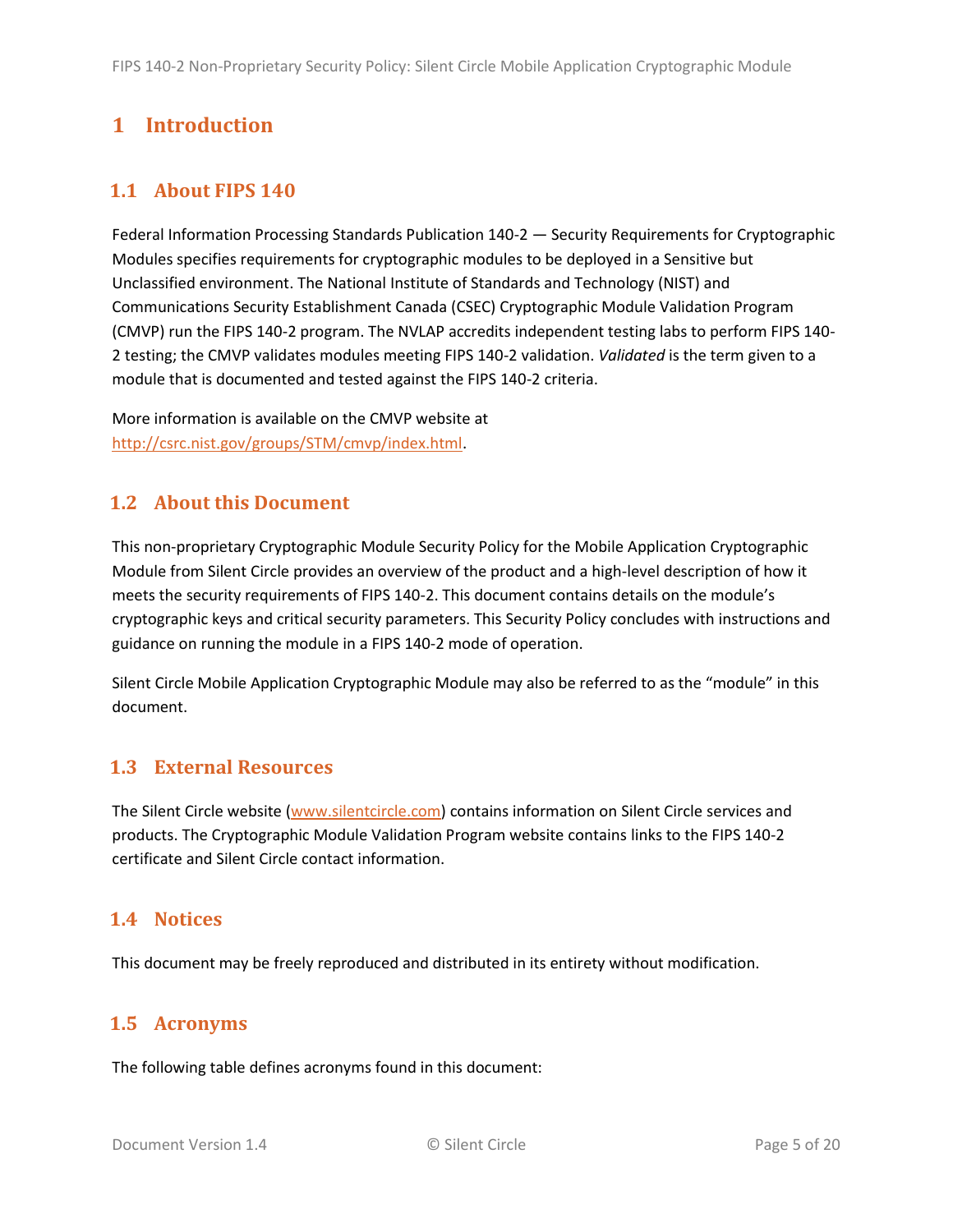| <b>Acronym</b> | <b>Term</b>                                         |  |  |  |
|----------------|-----------------------------------------------------|--|--|--|
| <b>AES</b>     | <b>Advanced Encryption Standard</b>                 |  |  |  |
| <b>ANSI</b>    | American National Standards Institute               |  |  |  |
| <b>API</b>     | <b>Application Programming Interface</b>            |  |  |  |
| <b>BT</b>      | BlueTooth                                           |  |  |  |
| <b>CMVP</b>    | Cryptographic Module Validation Program             |  |  |  |
| CO             | Crypto Officer                                      |  |  |  |
| <b>CSEC</b>    | <b>Communications Security Establishment Canada</b> |  |  |  |
| <b>CSP</b>     | <b>Critical Security Parameter</b>                  |  |  |  |
| <b>DES</b>     | Data Encryption Standard                            |  |  |  |
| DH             | Diffie-Hellman                                      |  |  |  |
| <b>DRBG</b>    | Deterministic Random Bit Generator                  |  |  |  |
| <b>DSA</b>     | Digital Signature Algorithm                         |  |  |  |
| EC             | <b>Elliptic Curve</b>                               |  |  |  |
| <b>EMC</b>     | <b>Electromagnetic Compatibility</b>                |  |  |  |
| <b>EMI</b>     | Electromagnetic Interference                        |  |  |  |
| <b>FCC</b>     | <b>Federal Communications Commission</b>            |  |  |  |
| <b>FIPS</b>    | <b>Federal Information Processing Standard</b>      |  |  |  |
| <b>GPD</b>     | <b>General Purpose Device</b>                       |  |  |  |
| GUI            | <b>Graphical User Interface</b>                     |  |  |  |
| <b>HMAC</b>    | (Keyed-) Hash Message Authentication Code           |  |  |  |
| KAT            | <b>Known Answer Test</b>                            |  |  |  |
| <b>MAC</b>     | <b>Message Authentication Code</b>                  |  |  |  |
| <b>MD</b>      | <b>Message Digest</b>                               |  |  |  |
| <b>NVLAP</b>   | National Voluntary Laboratory Accreditation Program |  |  |  |
| <b>NIST</b>    | National Institute of Standards and Technology      |  |  |  |
| OS             | <b>Operating System</b>                             |  |  |  |
| <b>PKCS</b>    | Public-Key Cryptography Standards                   |  |  |  |
| <b>PRNG</b>    | Pseudo Random Number Generator                      |  |  |  |
| <b>PSS</b>     | Probabilistic Signature Scheme                      |  |  |  |
| <b>RF</b>      | Radio Frequency                                     |  |  |  |
| <b>RNG</b>     | <b>Random Number Generator</b>                      |  |  |  |
| <b>RSA</b>     | Rivest, Shamir, and Adleman                         |  |  |  |
| <b>SHA</b>     | Secure Hash Algorithm                               |  |  |  |
| <b>SSL</b>     | Secure Sockets Layer                                |  |  |  |
| Triple-DES     | Triple Data Encryption Algorithm                    |  |  |  |
| <b>TLS</b>     | <b>Transport Layer Security</b>                     |  |  |  |
| <b>USB</b>     | <b>Universal Serial Bus</b>                         |  |  |  |

**Table 1 – Acronyms and Terms**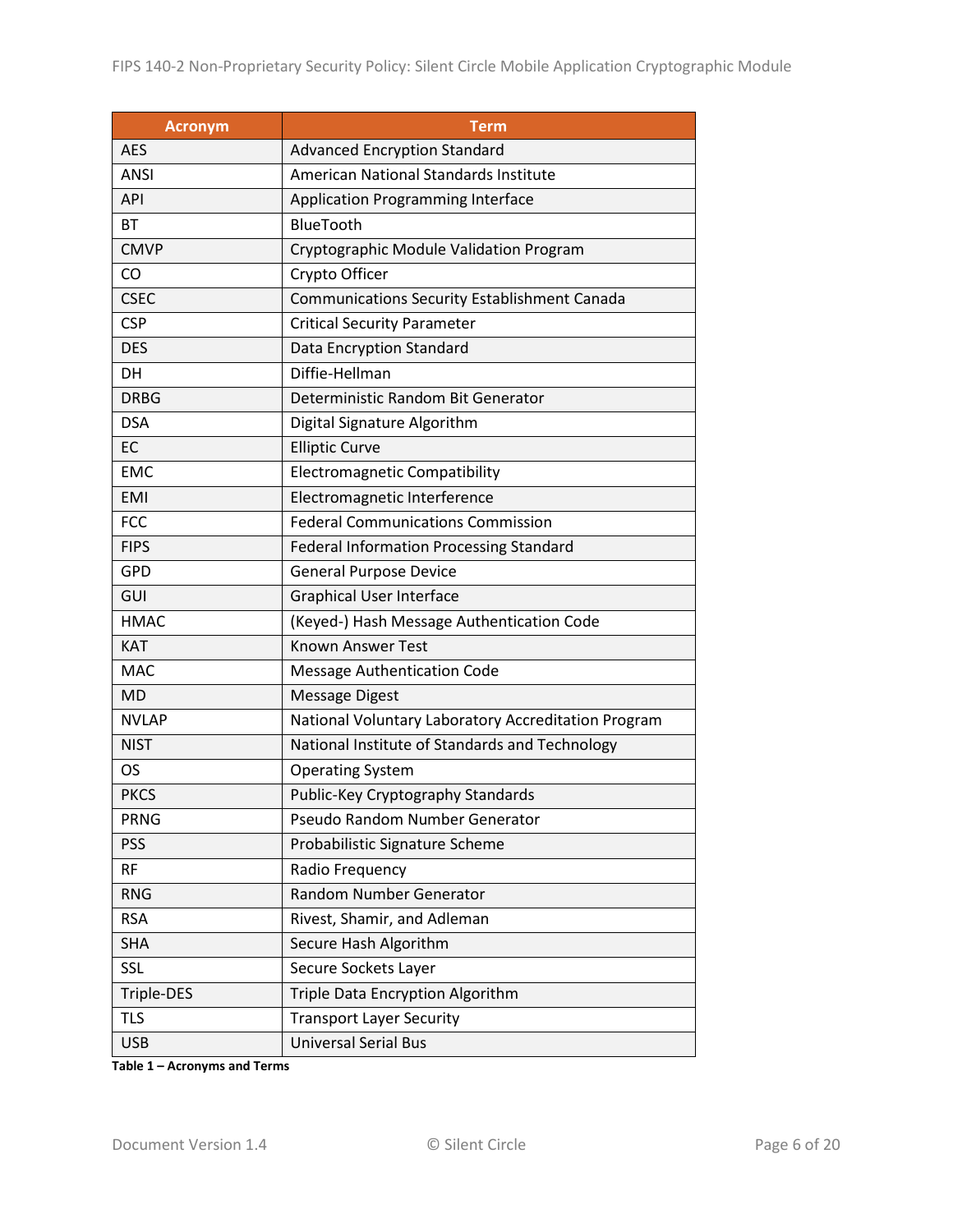## <span id="page-6-0"></span>**2 Silent Circle Mobile Application Cryptographic Module**

## <span id="page-6-1"></span>**2.1 Cryptographic Module Specification**

The Silent Circle Mobile Application Cryptographic Module provides cryptographic functions for Silent Circle mobile applications, including Silent Phone Silent Text, Silent World, Silent VPN, and Silent Manager.

The module's logical cryptographic boundary is the shared library files and their integrity check HMAC files. The module is a multi-chip standalone embodiment installed on a General Purpose Device.

All operations of the module occur via calls from host applications and their respective internal daemons/processes. As such there are no untrusted services calling the services of the module.

#### <span id="page-6-2"></span>**2.1.1 Validation Level Detail**

| <b>FIPS 140-2 Section Title</b>                              | <b>Validation Level</b> |
|--------------------------------------------------------------|-------------------------|
| Cryptographic Module Specification                           |                         |
| Cryptographic Module Ports and Interfaces                    |                         |
| Roles, Services, and Authentication                          | 1                       |
| <b>Finite State Model</b>                                    | 1                       |
| <b>Physical Security</b>                                     | N/A                     |
| <b>Operational Environment</b>                               | 1                       |
| Cryptographic Key Management                                 | 1                       |
| Electromagnetic Interference / Electromagnetic Compatibility |                         |
| Self-Tests                                                   | 1                       |
| Design Assurance                                             | 3                       |
| <b>Mitigation of Other Attacks</b>                           | N/A                     |

The following table lists the level of validation for each area in FIPS 140-2:

**Table 2 – Validation Level by FIPS 140-2 Section**

### <span id="page-6-3"></span>**2.1.2 Approved Cryptographic Algorithms**

The module's cryptographic algorithm implementations have received the following certificate numbers from the Cryptographic Algorithm Validation Program: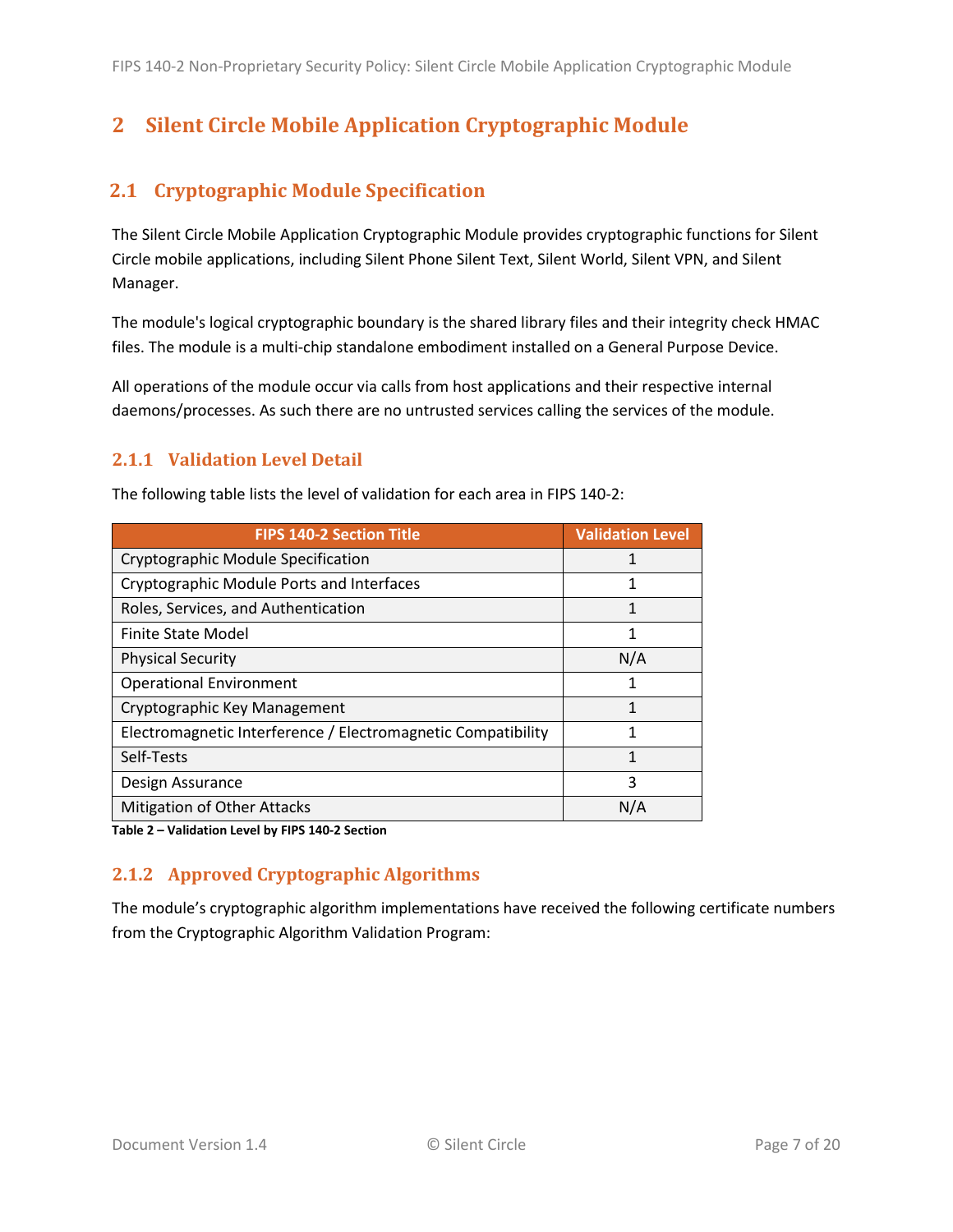| <b>Algorithm</b>                                                                               | <b>CAVP</b>                   | <b>CAVP</b>                              |
|------------------------------------------------------------------------------------------------|-------------------------------|------------------------------------------|
|                                                                                                | <b>Certificate for</b><br>iOS | <b>Certificate for</b><br><b>Android</b> |
| <b>AES</b>                                                                                     | 2126                          | 2125                                     |
| ECB $(e/d; 128, 192, 256)$                                                                     |                               |                                          |
| CBC (e/d; 128, 192, 256)                                                                       |                               |                                          |
| CFB1 (e/d; 128, 192, 256)                                                                      |                               |                                          |
| CFB8 (e/d; 128, 192, 256)                                                                      |                               |                                          |
| OFB (e/d; 128, 192, 256)                                                                       |                               |                                          |
| <b>CTR</b> (ext only; 128, 192, 256)                                                           |                               |                                          |
| <b>CCM</b> (KS: 128, 192, 256)                                                                 |                               |                                          |
| CMAC (Generation/Verification) (KS: 128, 192, 256)                                             |                               |                                          |
| <b>GCM</b> (KS: AES_128( $e/d$ ), AES_192( $e/d$ ), AES_256( $e/d$ ))<br><b>GMAC Supported</b> |                               |                                          |
| <b>XTS</b> ((KS: XTS_128((e/d)(f/p)) KS: XTS_256((e/d)(f/p))                                   |                               |                                          |
| HMAC-SHA-1, HMAC-SHA-224, HMAC-SHA-256, HMAC-SHA-384, HMAC-                                    | 1297                          | 1296                                     |
| <b>SHA-512</b>                                                                                 |                               |                                          |
| DSA, DSA 2                                                                                     | 667                           | 666                                      |
| FIPS 186-2                                                                                     |                               |                                          |
| PQR Ver: Sig Ver- 1024-bit                                                                     |                               |                                          |
|                                                                                                |                               |                                          |
| FIPS 186-4                                                                                     |                               |                                          |
| PQG Gen: 2048 & 3072 (using SHA-2)                                                             |                               |                                          |
| PQG Ver: 1024, 2048 & 3072 (using SHA-1 and SHA-2)                                             |                               |                                          |
| Key Pair: 2048-bit & 3072-bit                                                                  |                               |                                          |
| Sig Gen: 2048-bit & 3072-bit (using SHA-2)                                                     |                               |                                          |
| Sig Ver: 1024-bit. 2048-bit & 3072-bit (using SHA-1 & SHA-2)                                   |                               |                                          |
| ECDSA, ECDSA2                                                                                  | 320                           | 319                                      |
| FIPS 186-2                                                                                     |                               |                                          |
| PKG: Curves (P-224, P-256, P-384, P-521, K-233, K-283, K-409, K-571, B-                        |                               |                                          |
| 233, B-283, B-409 & B-571)                                                                     |                               |                                          |
| PKV: Curves All P, K & B                                                                       |                               |                                          |
|                                                                                                |                               |                                          |
| FIPS 186-4                                                                                     |                               |                                          |
| PKG: Curves (P-224, P-256, P-384, P-521, K-233, K-283, K-409, K-571, B-                        |                               |                                          |
| 233, B-283, B-409 & B-571)                                                                     |                               |                                          |
| PKV: Curves All P, K & B                                                                       |                               |                                          |
| Sig Gen: Curves (P-224, P-256, P-384, P-521, K-233, K-283, K-409, K-571,                       |                               |                                          |
| B-233, B-283, B-409 & B-571) (SHA-2)                                                           |                               |                                          |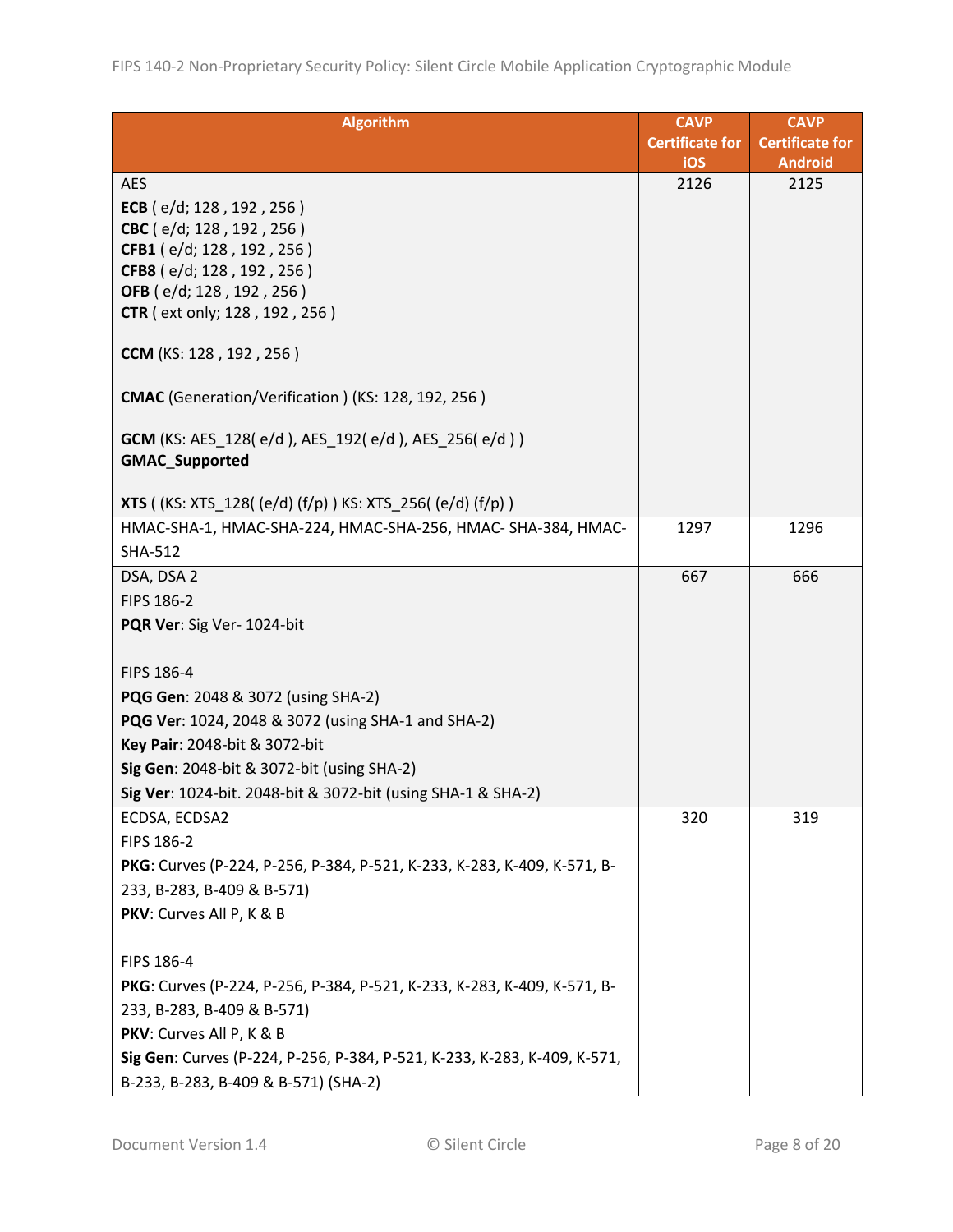| <b>CAVP</b><br><b>Certificate for</b> | <b>CAVP</b><br><b>Certificate for</b> |
|---------------------------------------|---------------------------------------|
| iOS                                   | <b>Android</b>                        |
|                                       |                                       |
|                                       |                                       |
|                                       |                                       |
|                                       |                                       |
|                                       |                                       |
| 1095                                  | 1094                                  |
|                                       |                                       |
|                                       |                                       |
|                                       |                                       |
|                                       |                                       |
|                                       |                                       |
|                                       |                                       |
|                                       |                                       |
|                                       |                                       |
|                                       |                                       |
|                                       |                                       |
|                                       |                                       |
|                                       |                                       |
|                                       |                                       |
|                                       |                                       |
|                                       |                                       |
|                                       |                                       |
|                                       |                                       |
|                                       |                                       |
|                                       |                                       |
|                                       |                                       |
|                                       |                                       |
|                                       |                                       |
|                                       |                                       |
|                                       |                                       |
|                                       |                                       |
|                                       |                                       |
| 1850                                  | 1849                                  |
| 1352                                  | 1351                                  |
|                                       |                                       |
|                                       |                                       |
|                                       |                                       |
|                                       |                                       |
|                                       |                                       |
|                                       |                                       |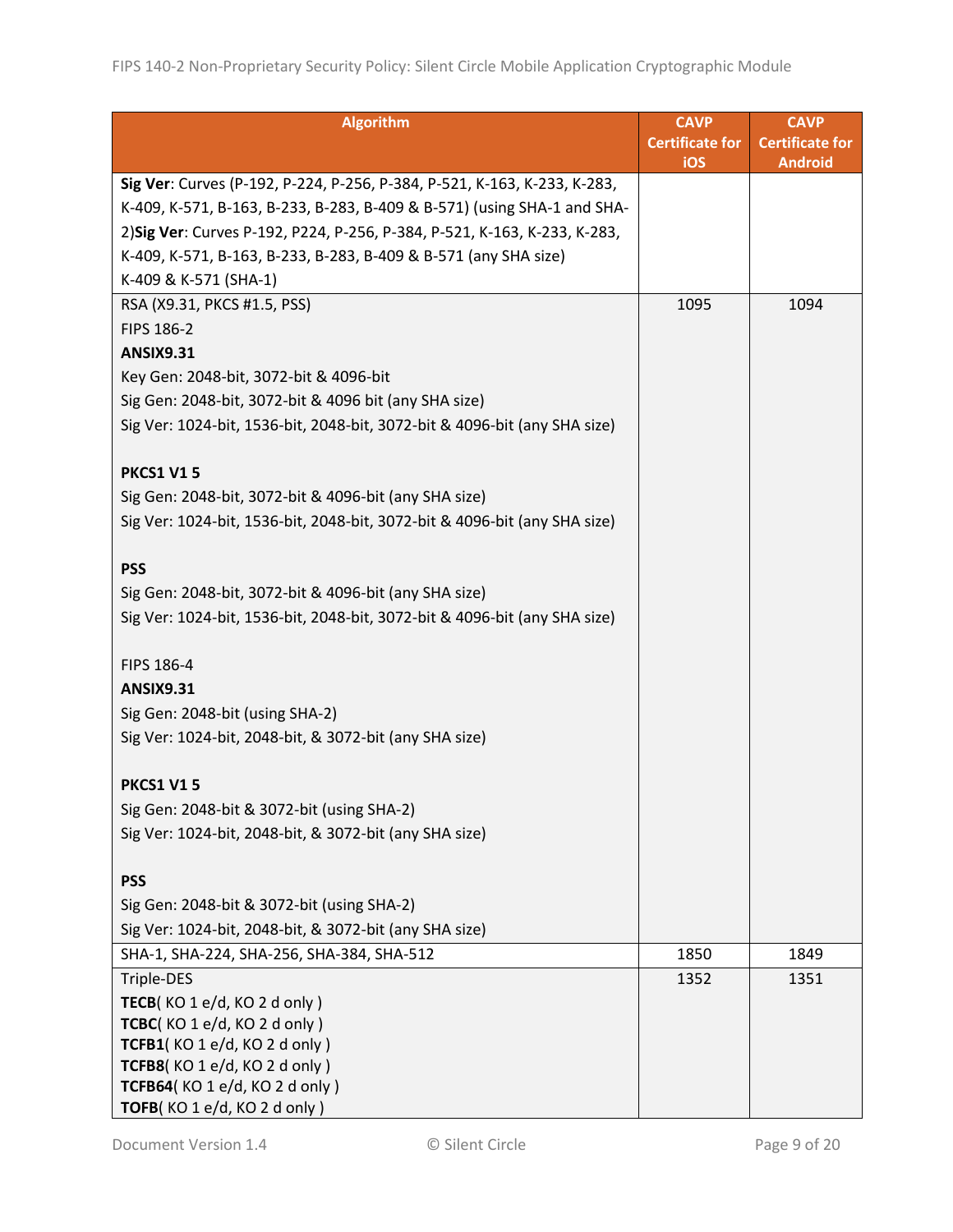| <b>Algorithm</b>                                                                | <b>CAVP</b><br><b>Certificate for</b><br>iOS | <b>CAVP</b><br><b>Certificate for</b><br><b>Android</b> |
|---------------------------------------------------------------------------------|----------------------------------------------|---------------------------------------------------------|
| <b>CMAC</b> (KS: 3-Key; Generation/Verification; Block Size(s): Full / Partial) |                                              |                                                         |
| SP 800-90 DRBG (Hash DRBG, HMAC DRBG, CTR DRBG)                                 | 234                                          | 233                                                     |
| CVL (ECC CDH KAS)                                                               | 29                                           | 28                                                      |

**Table 3 – FIPS-Approved Algorithm Certificates**

### <span id="page-9-0"></span>**2.1.3 Non-Approved Cryptographic Algorithms**

The module supports the following non-FIPS 140-2 approved but allowed algorithms:

- RSA (key wrapping; key establishment methodology provides between 112 and 256 bits of encryption strength; non-compliant less than 112 bits of encryption strength)
- EC Diffie-Hellman (key agreement; key establishment methodology provides between 112 and 256 bits of encryption strength; non-compliant less than 112 bits of encryption strength)

#### <span id="page-9-1"></span>**2.1.4 Non-Approved Mode of Operation**

The module supports a non-approved mode of operation. The algorithms listed in this section are not to be used by the operator in the FIPS Approved mode of operation.

The following algorithms are disallowed as of January 1, 2016 per the NIST SP 800-131A algorithm transitions:

- Random Number Generator Based on ANSI X9.31 Appendix A.2.4
- Two-Key Triple DES Encryption

The following algorithm is disallowed as of October 29, 2015 per the removal from NIST SP 800-90A:

Dual EC DRBG

The following algorithms are disallowed as of January 1, 2014 per the NIST SP 800-131A algorithm transitions:

FIPS 186-2 DSA (using SHA-1): PQG Gen- 1024-bit

Key Gen- 1024-bit Sig Gen- 1024-bit

- FIPS 186-4 DSA PQG Gen, 1024-bit (any SHA size) Key Gen, 1024-bit Sig Gen, 1024-bit (any SHA size), 2048-bit & 3072-bit using SHA-1
- FIPS 186-2 RSA **ANSIX9.31**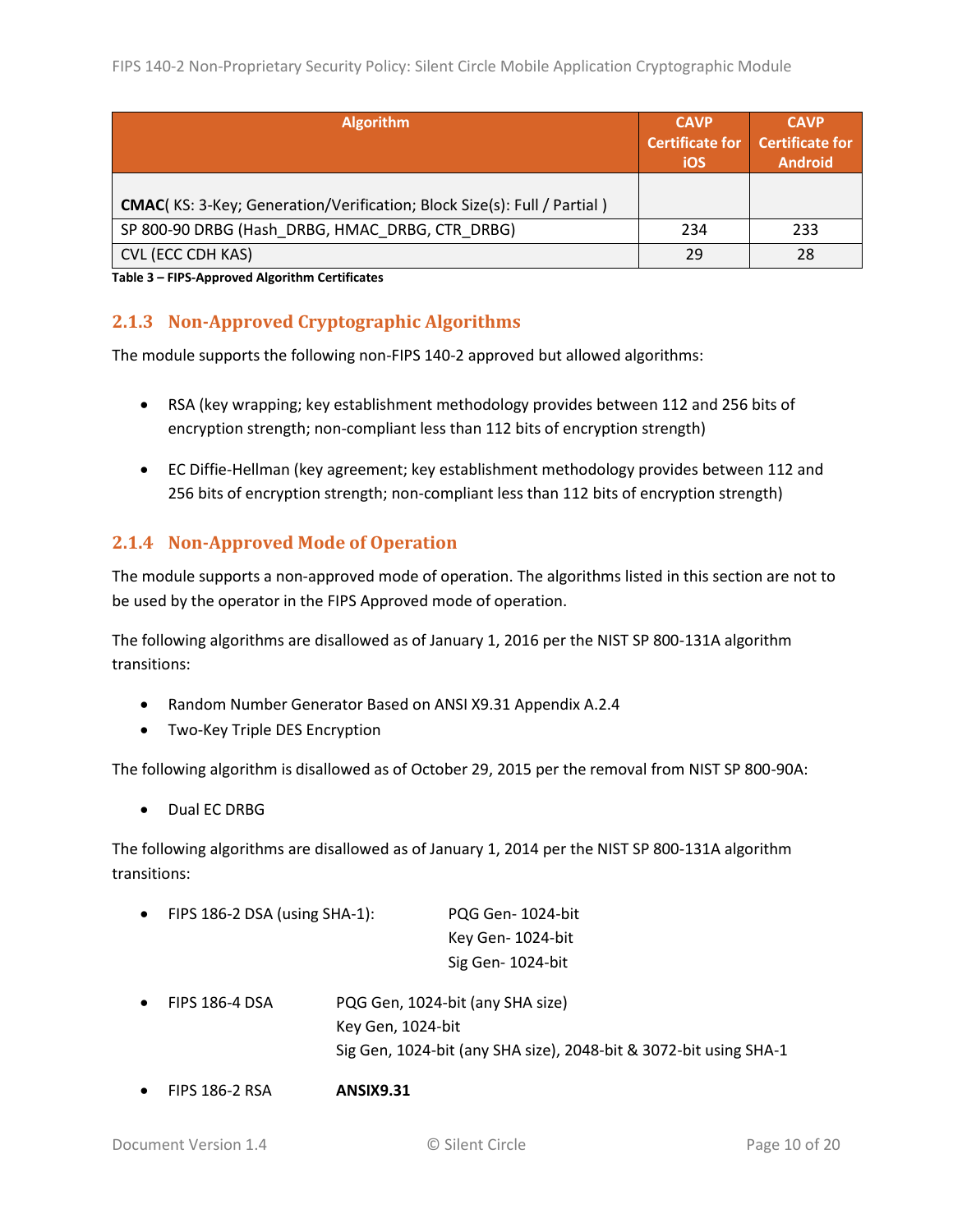Key Gen 1024 & 1536 **ANSIX9.31** Sig Gen 1024 & 1536 (any SHA size); 2048, 3072 & 4096 using SHA-1 **PKCSI V1 5** Sig Gen 1024 & 1536 (any SHA size); 2048, 3072 & 4096 using SHA-1 **PSS** Sig Gen 1024 & 1536 (any SHA size); 2048, 3072 & 4096 using SHA-1 FIPS 186-4 RSA **ANSIX9.31** Sig Gen 1024 using SHA-1 **PKCSI V1 5** Sig Gen 1024 using SHA-1 **PSS** Sig Gen 1024 using SHA-1 FIPS 186-2 ECDSA **PKG: Curves** P-192, K-163 & B-163 **Sig Gen Curves** All P, K & B

FIPS 186-4 ECDSA **PKG: Curves** P-192, K-163 & B-163

**Sig Gen Curves** P-224, P-256, P-384, P-521, K-233, K-283, K-409, K-571, B-233, B-283, B-409 & B-571) (using SHA-1) P-192-, K-163 & B-163 (any SHA size)

CVL (ECC CDH KAS) (non-compliant less than 112 bits of encryption strength)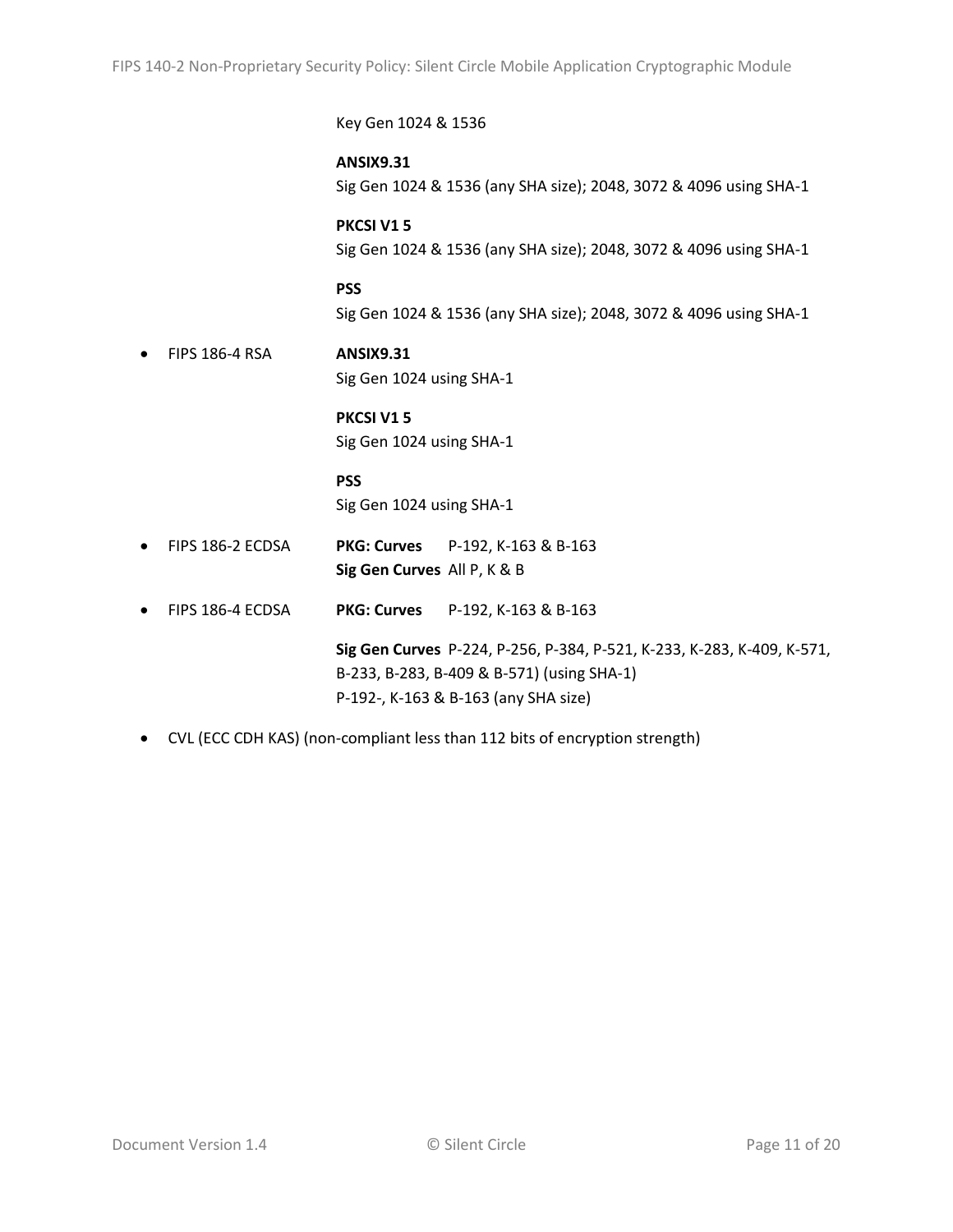FIPS 140-2 Non-Proprietary Security Policy: Silent Circle Mobile Application Cryptographic Module

## <span id="page-11-0"></span>**2.2 Module Interfaces**



The figure below shows the module's physical and logical block diagram:

<span id="page-11-1"></span>**Figure 1 – Module Boundary and Interfaces Diagram**

The interfaces (ports) for the physical boundary include the Data/power port, WIFI / BT Transceiver, RF Transceiver, and LCD. When operational, the module does not transmit any information across these physical ports because it is a software cryptographic module. Therefore, the module's interfaces are purely logical and are provided through the Application Programming Interface (API) that a calling daemon can operate. The logical interfaces expose services that applications directly call, and the API provides functions that may be called by a referencing application (see Sectio[n 2.3](#page-12-0) – [Roles, Services, and](#page-12-0)  [Authentication](#page-12-0) for the list of available functions). The module distinguishes between logical interfaces by logically separating the information according to the defined API.

The API provided by the module is mapped onto the FIPS 140- 2 logical interfaces: data input, data output, control input, and status output. Each of the FIPS 140- 2 logical interfaces relates to the module's callable interface, as follows: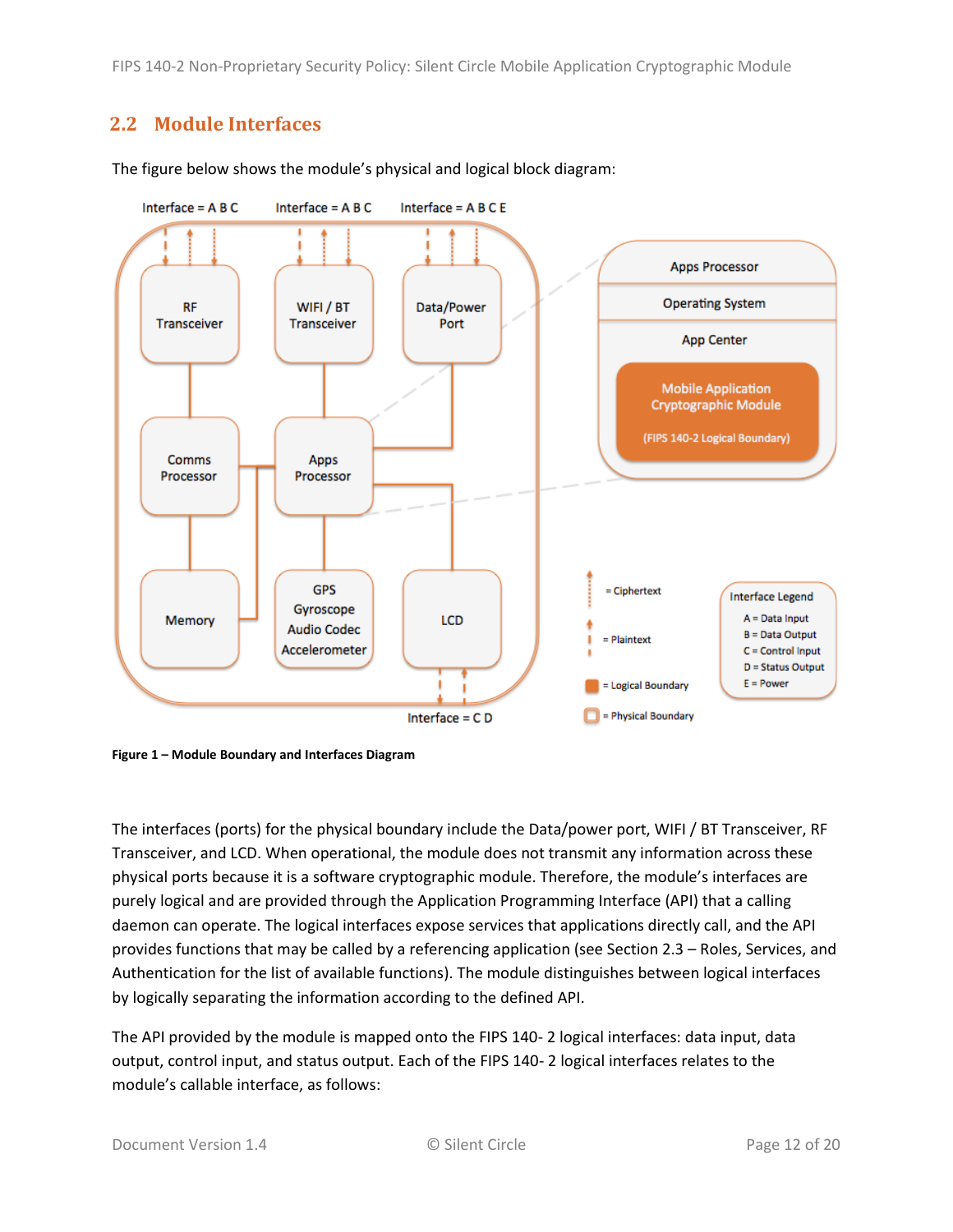| FIPS 140-2 Interface | <b>Logical Interface</b>          | <b>Module Physical Interface</b> |
|----------------------|-----------------------------------|----------------------------------|
| Data Input           | Input parameters of API function  | Data/power port                  |
|                      | calls                             | WIFI / BT Transceiver            |
|                      |                                   | <b>RF Transceiver</b>            |
| Data Output          | Output parameters of API function | Data/power port                  |
|                      | calls                             | WIFI / BT Transceiver            |
|                      |                                   | <b>RF Transceiver</b>            |
| Control Input        | API function calls                | Data/power port                  |
|                      |                                   | WIFI / BT Transceiver            |
|                      |                                   | <b>RF Transceiver</b>            |
|                      |                                   | <b>LCD</b>                       |
| <b>Status Output</b> | For FIPS mode, function calls     | <b>LCD</b>                       |
|                      | returning status information and  |                                  |
|                      | return codes provided by API      |                                  |
|                      | function calls.                   |                                  |
| Power                | None                              | Data/power port                  |

**Table 4 – Logical Interface / Physical Interface Mapping**

As shown in Figure 1 – [Module Boundary and Interfaces Diagram](#page-11-1) and Table 5 – Module [Services, Roles,](#page-13-3) [and Descriptions,](#page-13-3) the output data path is provided by the data interfaces and is logically disconnected from processes performing key generation or zeroization. No key information will be output through the data output interface when the module zeroizes keys.

## <span id="page-12-0"></span>**2.3 Roles, Services, and Authentication**

The module supports a Crypto Officer and a User role. The module does not support a Maintenance role. The User and Crypto-Officer roles are implicitly assumed by the entity accessing services implemented by the Module.

### <span id="page-12-1"></span>**2.3.1 Operator Services and Descriptions**

The module supports services that are available to users in the various roles. All of the services are described in detail in the module's user documentation. The following table shows the services available to the various roles and the access to cryptographic keys and CSPs resulting from services:

| <b>Service</b>    | <b>Roles</b>   | <b>CSP / Algorithm</b>           | <b>Permission</b>  |
|-------------------|----------------|----------------------------------|--------------------|
| Module            | Crypto Officer | <b>None</b>                      | CO:                |
| initialization    |                |                                  | execute            |
| Symmetric         | User           | AES Key, Triple-DES Key          | User:              |
| encryption /      |                |                                  | read/write/execute |
| decryption        |                |                                  |                    |
| Digital signature | User           | RSA Private Key, DSA Private Key | User:              |
|                   |                |                                  | read/write/execute |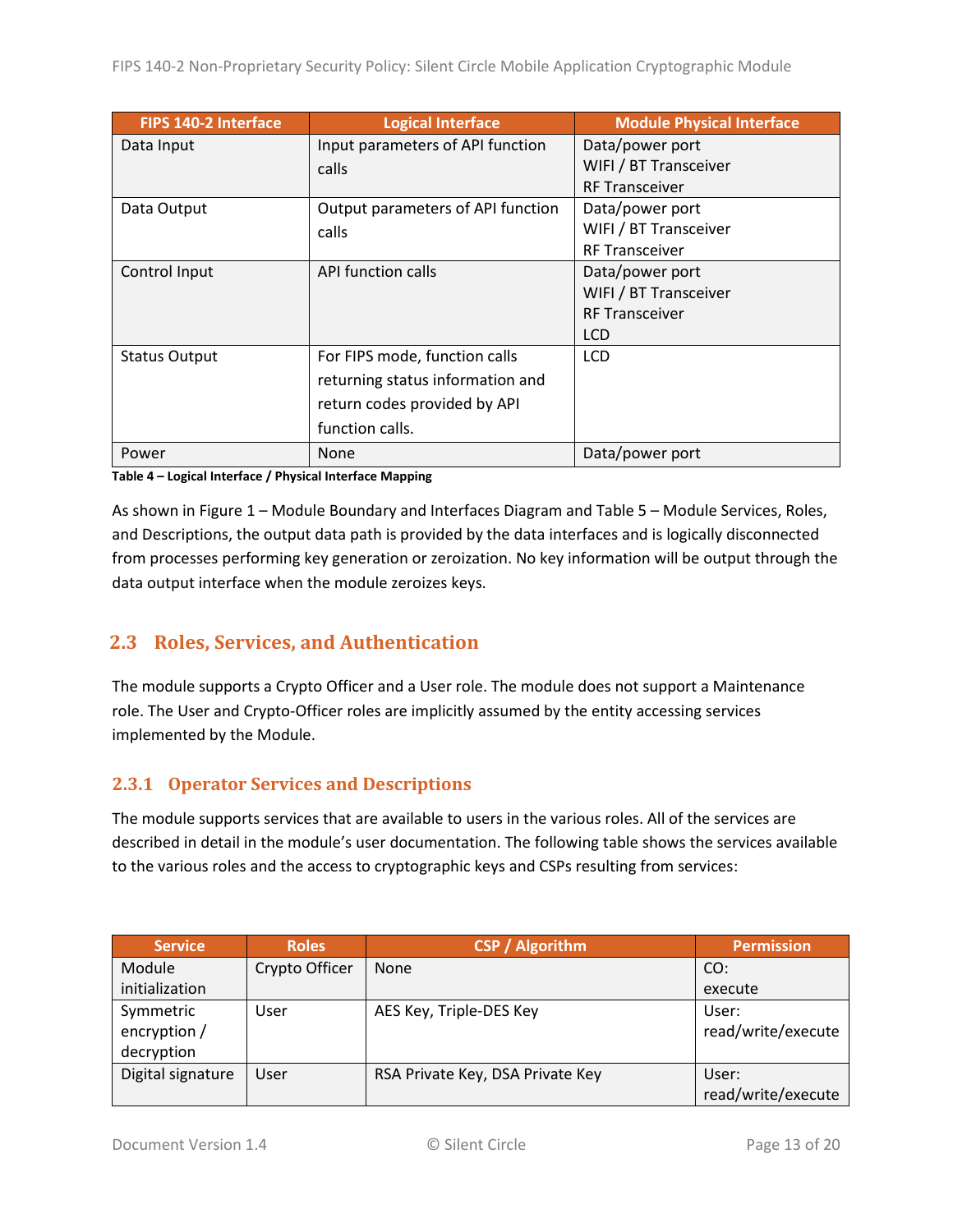| <b>Service</b> | <b>Roles</b>   | <b>CSP / Algorithm</b>                 | <b>Permission</b>  |
|----------------|----------------|----------------------------------------|--------------------|
| Symmetric key  | User           | AES Key, Triple-DES Key                | User:              |
| generation     |                |                                        | read/write/execute |
| Asymmetric key | User           | RSA Private Key, DSA Private Key       | User:              |
| generation     |                |                                        | read/write/execute |
| Keyed Hash     | User           | <b>HMAC Key</b>                        | User:              |
| (HMAC)         |                | HMAC SHA-1, HMAC SHA-224, HMAC SHA-    | read/write/execute |
|                |                | 256, HMAC SHA-384, HMAC SHA-512        |                    |
| Message digest | User           | SHA-1, SHA-224, SHA-256, SHA-384, SHA- | User:              |
| (SHS)          |                | 512                                    | read/write/execute |
| Random number  | User           | DRBG Seed and Seed Key                 | User:              |
| generation     |                |                                        | read/write/execute |
| Show status    | Crypto Officer | <b>None</b>                            | User and CO:       |
|                | User           |                                        | execute            |
| Self-test      | User           | All CSPs                               | User:              |
|                |                |                                        | read/execute       |
| Zeroize        | Crypto Officer | All CSPs                               | CO:                |
|                |                |                                        | read/write/execute |

<span id="page-13-3"></span>**Table 5 – Module Services, Roles, and Descriptions**

#### <span id="page-13-0"></span>**2.3.2 Operator Authentication**

As required by FIPS 140-2, there are two roles (a Crypto Officer role and User role) in the module that operators may assume. As allowed by Level 1, the module does not support authentication to access services. As such, there are no applicable authentication policies. Access control policies are implicitly defined by the services available to the roles as specified in Table 5 – Module [Services, Roles,](#page-13-3) and [Descriptions.](#page-13-3)

## <span id="page-13-1"></span>**2.4 Physical Security**

This section of requirements does not apply to this module. The module is a software-only module and does not implement any physical security mechanisms.

## <span id="page-13-2"></span>**2.5 Operational Environment**

The module operates on a general purpose device (GPD) running a general purpose operating system (GPOS). For FIPS purposes, the module is running on this operating system in single user mode and does not require any additional configuration to meet the FIPS requirements.

The module was tested on the following platforms:

- iOS 5.1 on iPad 3
- iOS 6 on iPad 3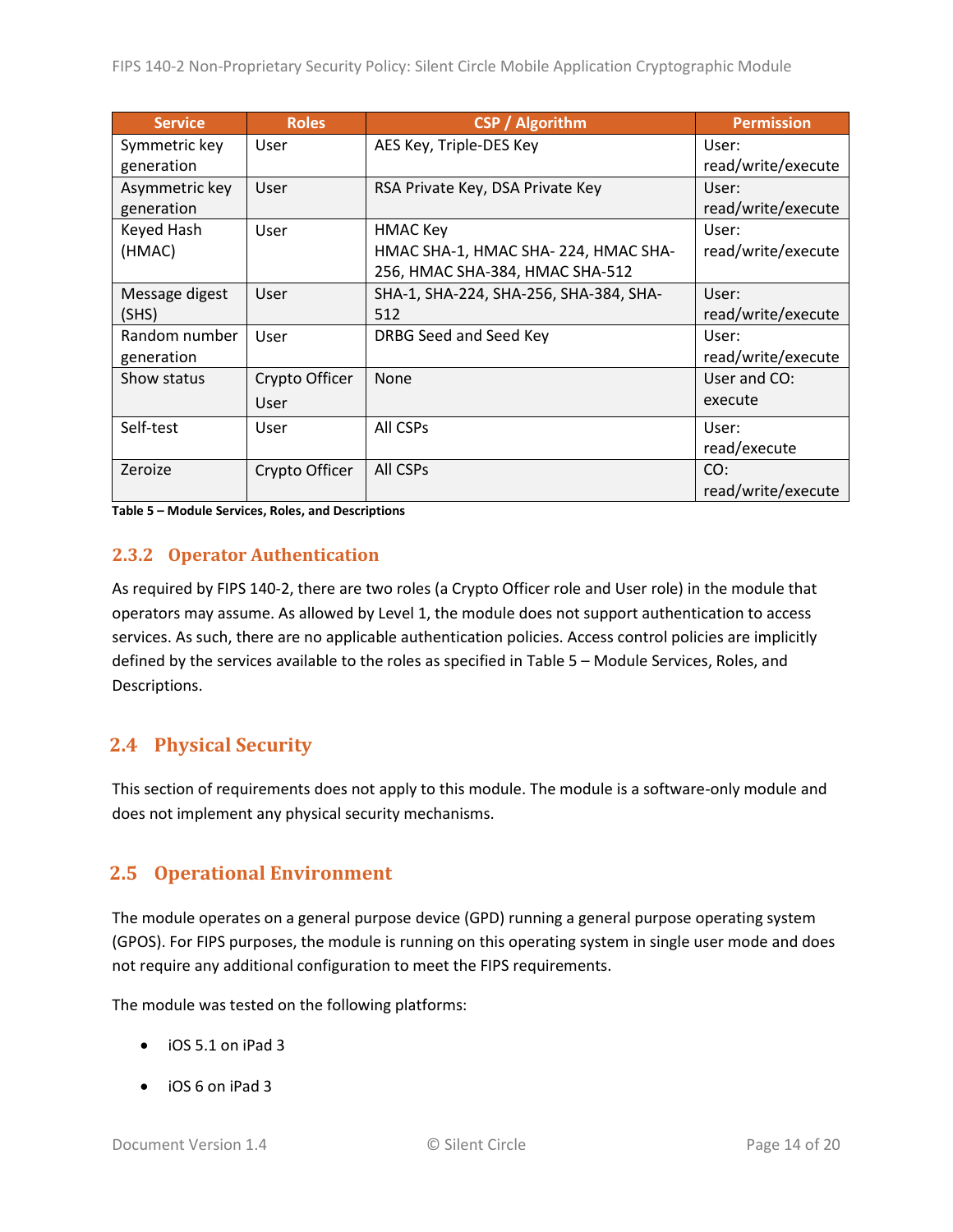- iOS 7 on iPad 3
- Android 4.0 on Galaxy Nexus

Compliance is maintained for other versions of the respective operating system family where the binary is unchanged. The module, when compiled from the same unmodified source code, is vendor-affirmed to be FIPS 140-2 compliant when running on the following supported operating system(s)  $^{1}$ :

- $\bullet$  iOS 7.1 (64-bit)
- $\bullet$  iOS 8 (64-bit)
- $\bullet$  iOS 9 (64-bit)
- Android 4.0 (Ice Cream Sandwich)
- Android 4.1, 4.2, 4.3 (Jelly Bean)
- Android 4.4 (KitKat)
- Android 5.0, 5.1 (Lollipop)
- Android 6.0 (Marshmallow)

The GPD(s) used during testing met Federal Communications Commission (FCC) FCC Electromagnetic Interference (EMI) and Electromagnetic Compatibility (EMC) requirements for business use as defined by 47 Code of Federal Regulations, Part15, Subpart B. FIPS 140-2 validation compliance is maintained when the module is operated on other versions of the GPOS running in single user mode, assuming that the requirements outlined in NIST IG G.5 are met.

## <span id="page-14-0"></span>**2.6 Cryptographic Key Management**

The table below provides a complete list of Critical Security Parameters used within the module:

| <b>Keys and CSPs</b> | <b>Storage</b><br><b>Locations</b> | <b>Storage</b><br><b>Method</b> | Input<br><b>Method</b> | <b>Output</b><br><b>Method</b> | <b>Zeroization</b> | <b>Access</b> |
|----------------------|------------------------------------|---------------------------------|------------------------|--------------------------------|--------------------|---------------|
| AES Key              | <b>RAM</b>                         | Plaintext                       | API call               | None                           | power cycle        | CO: RWD       |
|                      |                                    |                                 | parameter              |                                | cleanse()          | U: RWD        |
| Triple-DES Key       | <b>RAM</b>                         | Plaintext                       | API call               | None                           | power cycle        | CO: RWD       |
|                      |                                    |                                 | parameter              |                                | cleanse()          | U: RWD        |
| RSA Public Key       | <b>RAM</b>                         | Plaintext                       | API call               | None                           | power cycle        | CO: RWD       |
|                      |                                    |                                 | parameter              |                                | cleanse()          | U: RWD        |

l

 $1$  Note that the CMVP makes no statement as to the correct operation of the module or the security strengths of the generated keys when the specific operational environment is not listed on the validation certificate.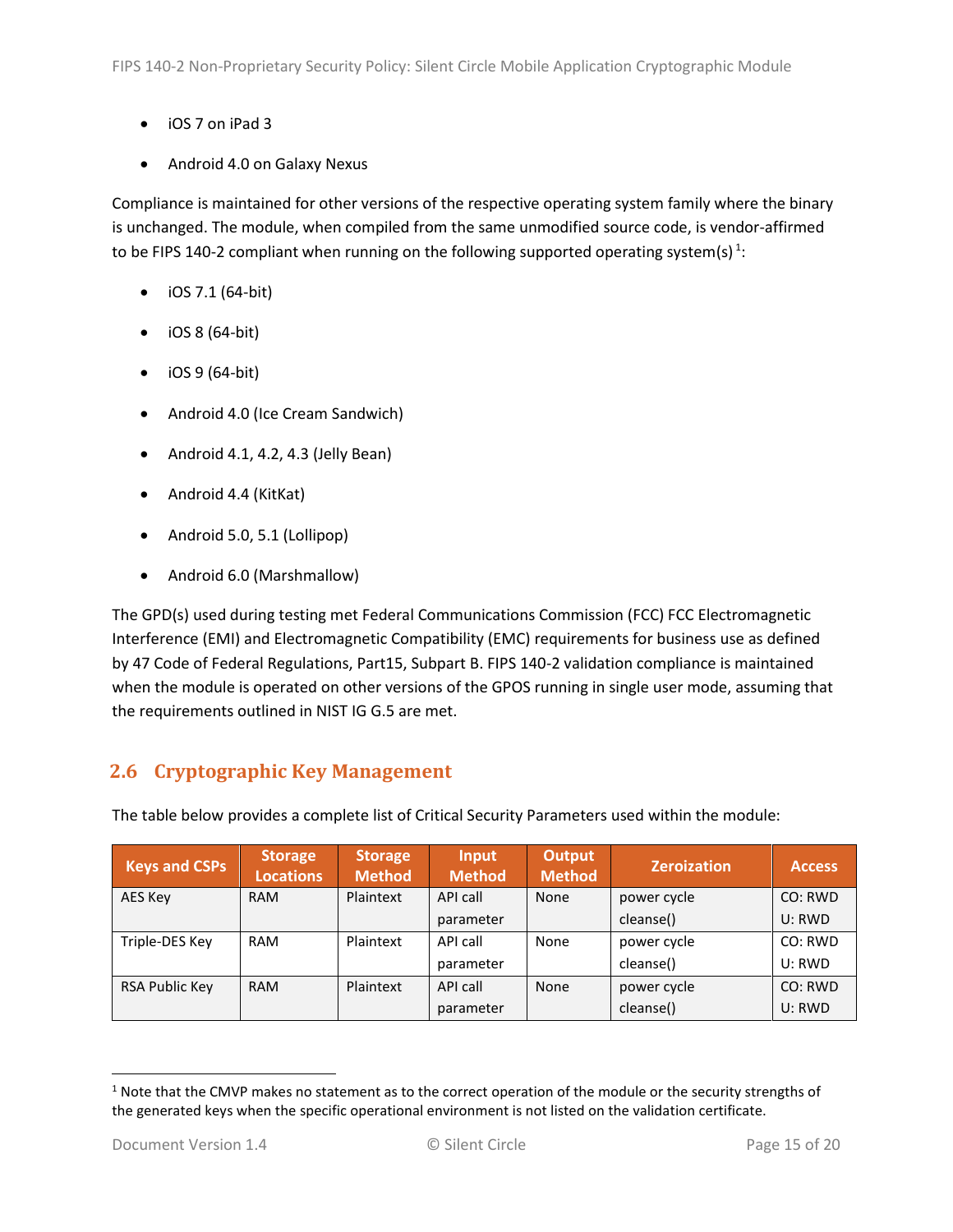| <b>Keys and CSPs</b>  | <b>Storage</b><br><b>Locations</b> | <b>Storage</b><br><b>Method</b> | Input<br><b>Method</b> | <b>Output</b><br><b>Method</b> | <b>Zeroization</b> | <b>Access</b> |
|-----------------------|------------------------------------|---------------------------------|------------------------|--------------------------------|--------------------|---------------|
| RSA Private Key*      | <b>RAM</b>                         | Plaintext                       | API call               | None                           | power cycle        | CO: RWD       |
|                       |                                    |                                 | parameter              |                                | cleanse()          | U: RWD        |
| <b>DSA Public Key</b> | <b>RAM</b>                         | Plaintext                       | API call               | <b>None</b>                    | power cycle        | CO: RWD       |
|                       |                                    |                                 | parameter              |                                | cleanse()          | U: RWD        |
| DSA Private Key*      | <b>RAM</b>                         | Plaintext                       | API call               | None                           | power cycle        | CO: RWD       |
|                       |                                    |                                 | parameter              |                                | cleanse()          | U: RWD        |
| HMAC Key*             | <b>RAM</b>                         | Plaintext                       | <b>API call</b>        | None                           | power cycle        | CO: RWD       |
|                       |                                    |                                 | parameter              |                                | cleanse()          | U: RWD        |
| Integrity Key         | Module                             | Plaintext                       | None                   | None                           | None               | CO: RWD       |
|                       | Binary                             |                                 |                        |                                |                    | U: RWD        |
| <b>EC DSA Private</b> | <b>RAM</b>                         | Plaintext                       | None                   | None                           | power cycle        | CO: RWD       |
| Key                   |                                    |                                 |                        |                                | cleanse()          | U: RWD        |
| <b>EC DSA Public</b>  | <b>RAM</b>                         | Plaintext                       | None                   | None                           | power cycle        | CO: RWD       |
| Key                   |                                    |                                 |                        |                                | cleanse()          | U: RWD        |
| <b>EC DH Public</b>   | <b>RAM</b>                         | Plaintext                       | None                   | None                           | power cycle        | CO: RWD       |
| Components            |                                    |                                 |                        |                                | cleanse()          | U: RWD        |
| <b>EC DH Private</b>  | <b>RAM</b>                         | Plaintext                       | None                   | None                           | power cycle        | CO: RWD       |
| Components            |                                    |                                 |                        |                                | cleanse()          | U: RWD        |
| <b>HMAC DRBG</b>      | <b>RAM</b>                         | Plaintext                       | None                   | None                           | power cycle        | CO: RWD       |
| Entropy               |                                    |                                 |                        |                                | cleanse()          | U: RWD        |
| <b>HMAC DRBG V</b>    | <b>RAM</b>                         | Plaintext                       | None                   | None                           | power cycle        | CO: RWD       |
| Value (Seed           |                                    |                                 |                        |                                | cleanse()          | U: RWD        |
| Length)               |                                    |                                 |                        |                                |                    |               |
| <b>HMAC DRBG Key</b>  | <b>RAM</b>                         | Plaintext                       | None                   | None                           | power cycle        | CO: RWD       |
|                       |                                    |                                 |                        |                                | cleanse()          | U: RWD        |
| <b>HMAC DRBG</b>      | <b>RAM</b>                         | Plaintext                       | None                   | None                           | power cycle        | CO: RWD       |
| init_seed             |                                    |                                 |                        |                                | cleanse()          | U: RWD        |

 $R = Read \tW = Write \tD = Delete$ 

\* Indicates non-Approved services if non-Approved key sizes are utilized (<112 bits)

#### **Table 6 – Module Keys/CSPs**

The application that uses the module is responsible for appropriate destruction and zeroization of the key material. The module provides functions for key allocation and destruction which overwrite the memory that is occupied by the key information with zeroes before it is deallocated.

### <span id="page-15-0"></span>**2.6.1 Random Number Generation**

The module uses SP800-90A DRBGs for creation of asymmetric and symmetric keys.

The module accepts input from entropy sources external to the cryptographic boundary for use as seed material for the module's Approved DRBGs. The calling application of the module shall use entropy sources that meet the security strength required for the random bit generation mechanism as shown in NIST Special Publication 800-90A Table 2 (Hash\_DRBG, HMAC\_DRBG) and Table 3 (CTR\_DRBG).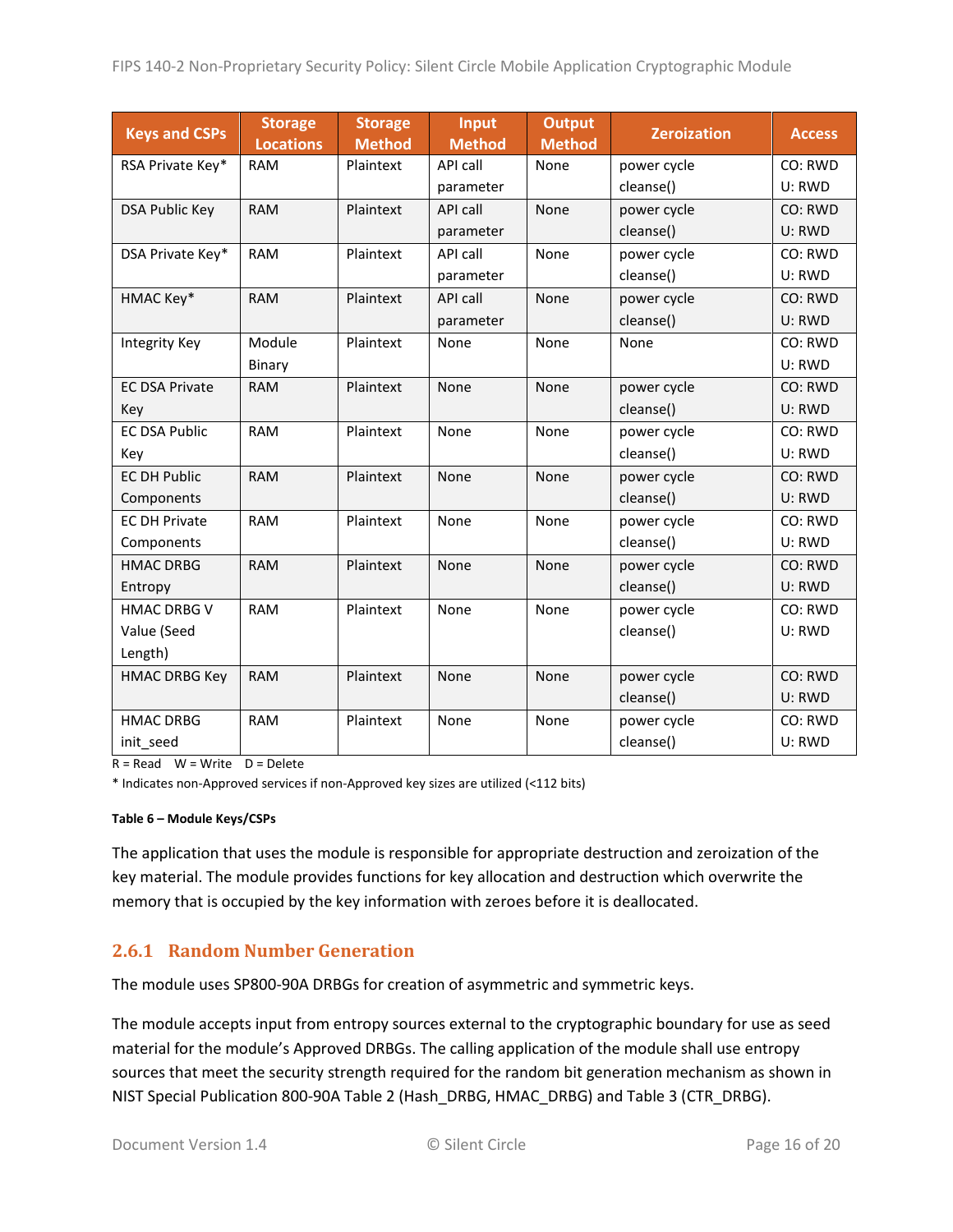The module performs continual tests on the random numbers it uses to ensure that the seed and seed key input to the Approved DRBGs do not have the same value. The module also performs continual tests on the output of the Approved DRBGs to ensure that consecutive random numbers do not repeat.

## <span id="page-16-0"></span>**2.6.2 Key/Critical Security Parameter (CSP) Authorized Access and Use by Role and Service/Function**

An authorized application as user (the User role) has access to all key data generated during the operation of the module.

#### <span id="page-16-1"></span>**2.6.3 Key/CSP Storage**

Public and private keys are provided to the module by the calling process and are destroyed when released by the appropriate API function calls or during power cycle. The module does not perform persistent storage of keys.

#### <span id="page-16-2"></span>**2.6.4 Key/CSP Zeroization**

The application is responsible for calling the appropriate destruction functions from the API. The destruction functions then overwrite the memory occupied by keys with zeroes and deallocates the memory. This occurs during process termination / power cycle. Keys are immediately zeroized upon deallocation, which sufficiently protects the CSPs from compromise.

### <span id="page-16-3"></span>**2.7 Self-Tests**

FIPS 140-2 requires that the module perform self-tests to ensure the integrity of the module and the correctness of the cryptographic functionality at start up. In addition some functions require continuous verification of function, such as the random number generator. All of these tests are listed and described in this section. In the event of a self-test error, the module will log the error and will halt. The module must be initialized into memory to resume function.

<span id="page-16-4"></span>The following sections discuss the module's self-tests in more detail.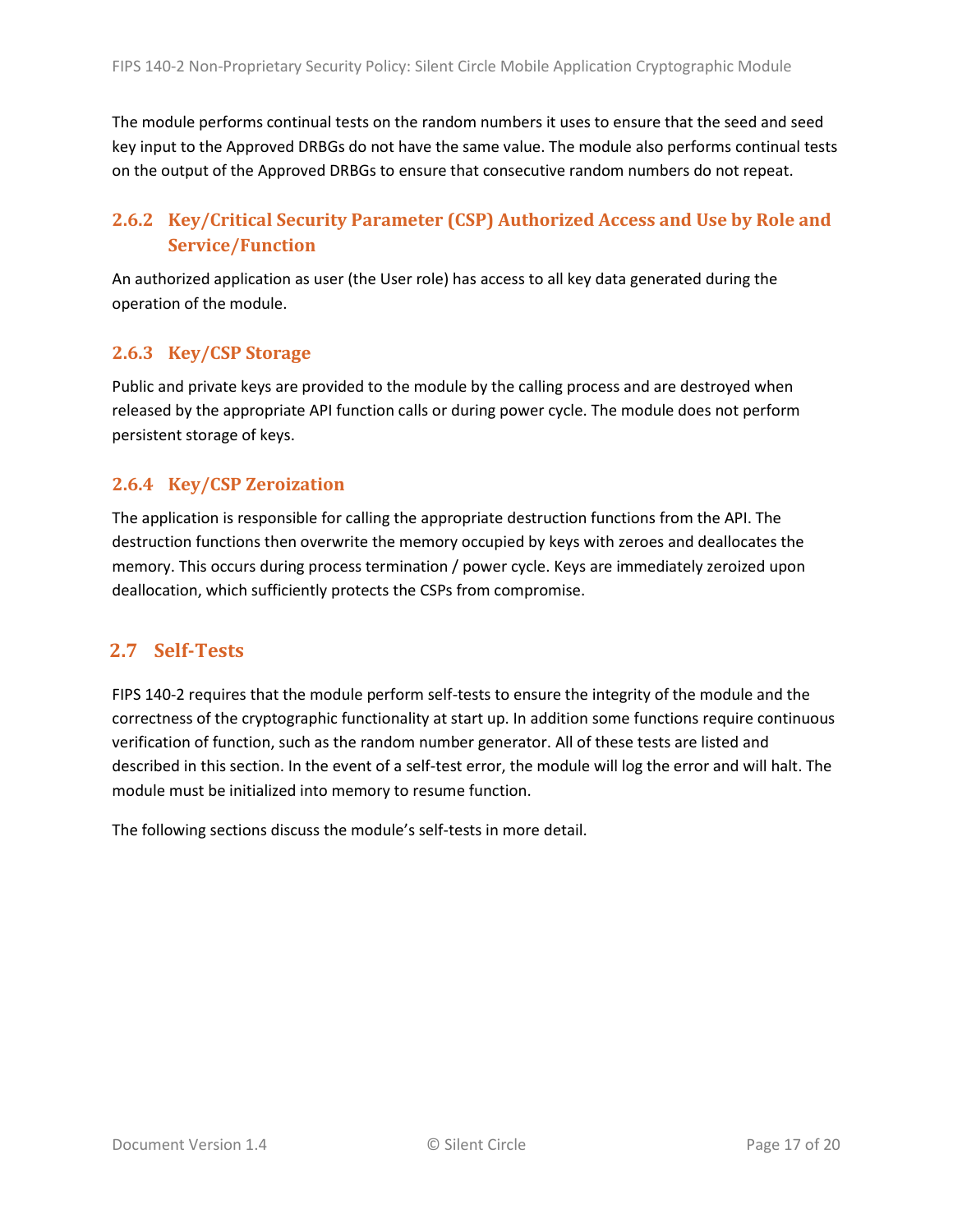## **2.7.1 Power-On Self-Tests**

Power-on self-tests are executed automatically when the module is loaded into memory. The module verifies the integrity of the runtime executable using a HMAC-SHA1 digest computed at build time. If the fingerprints match, the power-up self-tests are then performed. If the power-up self-test is successful, a flag is set to place the module in FIPS mode.

| <b>TYPE</b>                     | <b>DETAIL</b>                                   |  |  |  |
|---------------------------------|-------------------------------------------------|--|--|--|
| Software Integrity Check        | HMAC-SHA1 on all module components<br>$\bullet$ |  |  |  |
| Known Answer Tests <sup>2</sup> | AES encrypt/decrypt<br>$\bullet$                |  |  |  |
|                                 | AES GCM<br>$\bullet$                            |  |  |  |
|                                 | AES CCM                                         |  |  |  |
|                                 | XTS-AES                                         |  |  |  |
|                                 | <b>AES CMAC</b>                                 |  |  |  |
|                                 | Triple-DES CMAC                                 |  |  |  |
|                                 | <b>EC Diffie-Hellman</b><br>$\bullet$           |  |  |  |
|                                 | HMAC-SHA1<br>$\bullet$                          |  |  |  |
|                                 | HMAC-SHA224<br>$\bullet$                        |  |  |  |
|                                 | HMAC-SHA256                                     |  |  |  |
|                                 | HMAC-SHA384<br>$\bullet$                        |  |  |  |
|                                 | HMAC-SHA512<br>$\bullet$                        |  |  |  |
|                                 | <b>RSA</b><br>$\bullet$                         |  |  |  |
|                                 | SHA-1                                           |  |  |  |
|                                 | <b>SHA-224</b>                                  |  |  |  |
|                                 | <b>SHA-256</b><br>$\bullet$                     |  |  |  |
|                                 | <b>SHA-384</b><br>$\bullet$                     |  |  |  |
|                                 | SHA-512                                         |  |  |  |
|                                 | SP 800-90 DRBG (Hash_DRBG, HMAC_DRBG,           |  |  |  |
|                                 | CTR_DRBG)                                       |  |  |  |
|                                 | Triple-DES encrypt/decrypt<br>٠                 |  |  |  |
| Pair-wise Consistency Tests     | <b>DSA</b><br>$\bullet$                         |  |  |  |
|                                 | <b>RSA</b><br>$\bullet$                         |  |  |  |
|                                 | <b>ECDSA</b>                                    |  |  |  |

**Table 7 – Power-On Self-Tests**

Input, output, and cryptographic functions cannot be performed while the Module is in a self-test or error state because the module is single-threaded and will not return to the calling application until the power-up self-tests are complete. If the power-up self-tests fail, subsequent calls to the module will also fail - thus no further cryptographic operations are possible.

l

<sup>2</sup> Note that all SHA-X KATs are tested as part of the respective HMAC SHA-X KAT. SHA-1 is also tested independently.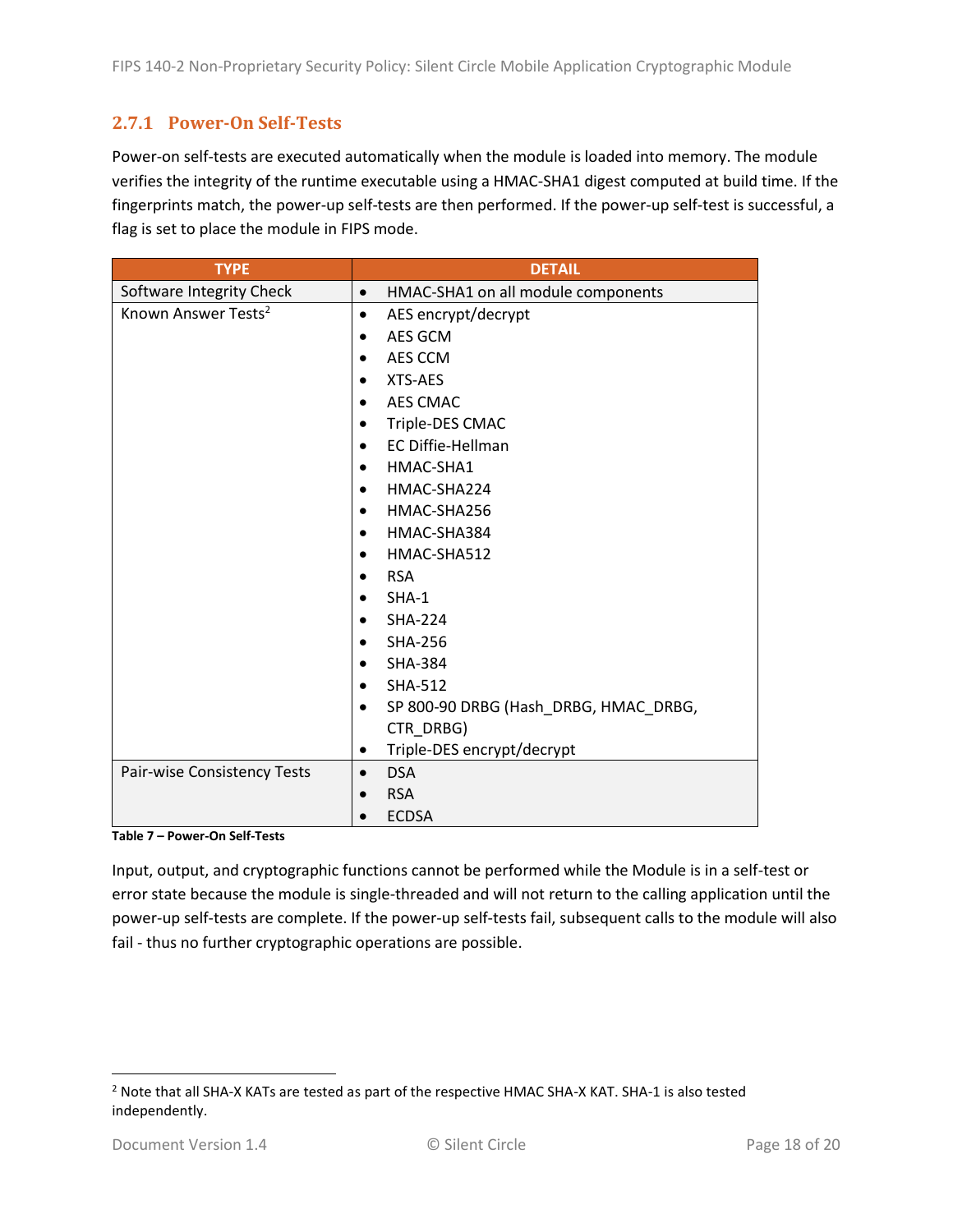### <span id="page-18-0"></span>**2.7.2 Conditional Self-Tests**

The module implements the following conditional self-tests upon key generation, or random number generation (respectively):

| <b>TYPE</b>                 | <b>DETAIL</b>                             |  |  |
|-----------------------------|-------------------------------------------|--|--|
| Pair-wise Consistency Tests | <b>DSA</b>                                |  |  |
|                             | <b>RSA</b>                                |  |  |
|                             | <b>ECDSA</b>                              |  |  |
| <b>Continuous RNG Tests</b> | Performed on all Approved DRBGs, the non- |  |  |
|                             | approved X9.31 RNG, and the non-approved  |  |  |
|                             | DUAL EC DRBG                              |  |  |

**Table 8 – Conditional Self-Tests**

### <span id="page-18-1"></span>**2.7.3 Cryptographic Function**

The module verifies the integrity of the runtime executable using a HMAC-SHA1 digest which is computed at build time. If this computed HMAC-SHA1 digest matches the stored, known digest, then the power-up self-test (consisting of the algorithm-specific Pairwise Consistency and Known Answer tests) is performed. If any component of the power-up self-test fails, an internal global error flag is set to prevent subsequent invocation of any cryptographic function calls. Any such power-up self-test failure is a hard error that can only be recovered by reinstalling the module<sup>3</sup>. The power-up self-tests may be performed at any time by reloading the module.

No operator intervention is required during the running of the self-tests.

## <span id="page-18-2"></span>**2.8 Mitigation of Other Attacks**

The Module does not contain additional security mechanisms beyond the requirements for FIPS 140-2 Level 1 cryptographic modules.

l

<sup>&</sup>lt;sup>3</sup> The initialization function could be re-invoked but such re-invocation does not provide a means from recovering from an integrity test or known answer test failure